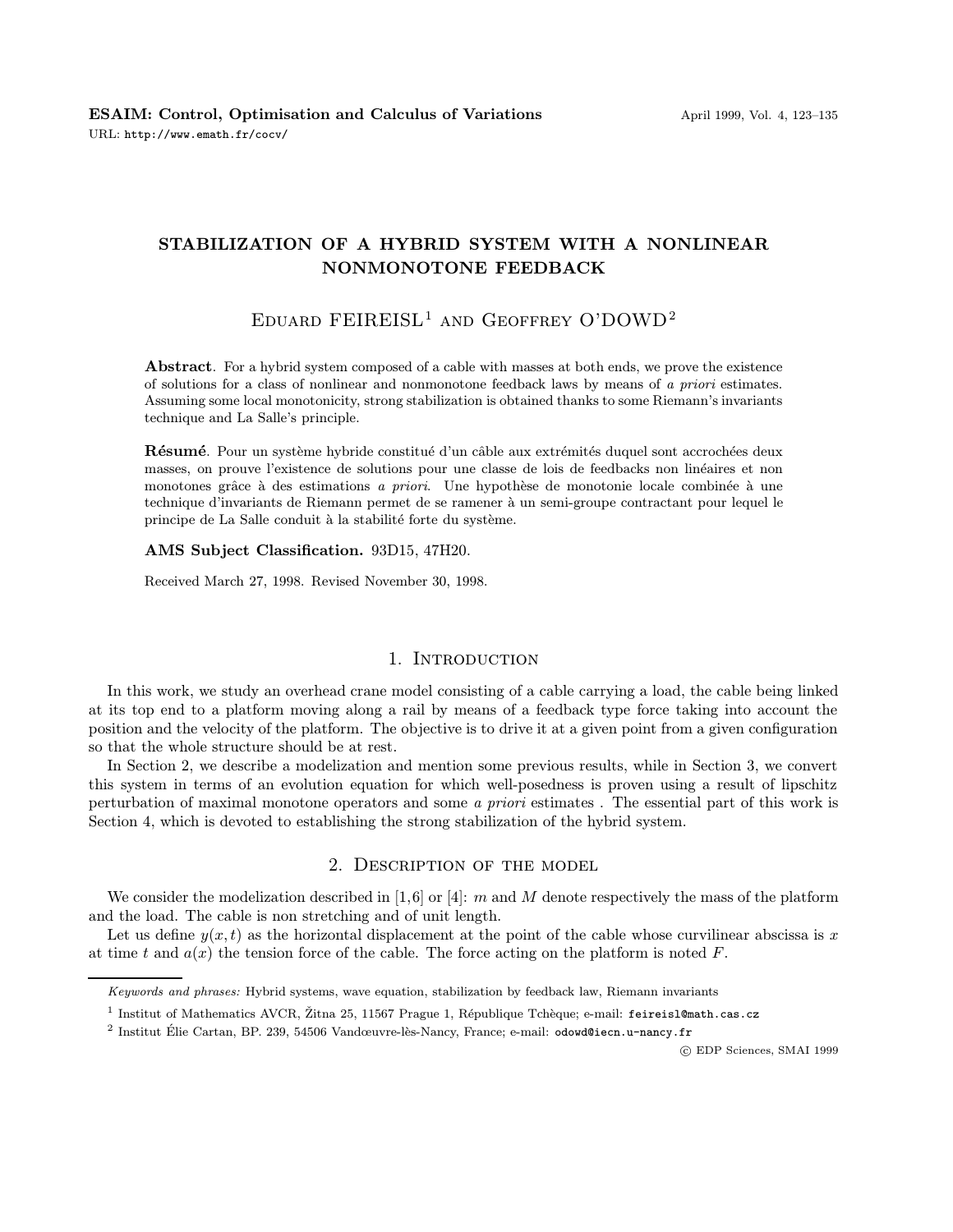Assuming that the oscillations of the cable are weak, this system is governed by the equations

$$
\begin{cases}\n y_{tt}(x,t) - (ay_x)_x(x,t) = 0, \ t > 0, \ 0 < x < 1 \\
 (ay_x)(1,t) + My_{tt}(1,t) = 0 \\
 (ay_x)(0,t) - my_{tt}(0,t) = F(t).\n\end{cases}
$$
\n(2.1)

The wave equation is coupled with dynamical equations at both ends creating thus a hybrid system.

We shall suppose throughout this work that the tension force satisfies

$$
(i) \ a \in H^1(0,1)
$$
  
\n
$$
(ii) \ a(x) \ge a_0 > 0 \ \forall x \in [0,1].
$$
\n
$$
(2.2)
$$

For a solution  $y$  of  $(2.1)$ , let us define its energy:

$$
E(t) = \frac{1}{2} \left[ \int_0^1 (a(x)y_x^2(x,t) + y_t^2(x,t)) dx + \alpha y^2(0,t) + m y_t^2(0,t) + M y_t^2(1,t) \right]
$$
(2.3)

where  $\alpha > 0$  is a constant. As we seek for asymptotic stabilization at  $y = 0$ , we shall prove that under suitable assumptions  $E(t)$  tends to zero as t goes to infinity.

A simple formal computation gives

$$
E'(t) = -y_t(0, t) (F(t) - \alpha y(0, t))
$$
\n(2.4)

so that choosing  $F$  of the form

$$
F(t) = \alpha y(0, t) + f(y_t(0, t))
$$
\n(2.5)

where the feedback function  $f$  satisfies

$$
\forall s \in \mathbb{R}, \ s f(s) \ge 0,\tag{2.6}
$$

we obtain dissipativity of the system, since

$$
E'(t) = -y_t(0, t)f((y_t(0, t)) \le 0.
$$
\n(2.7)

In [1], by neglecting  $M$  and taking  $f$  non decreasing, the authors prove the well-posedness and strong stabilization of the system. The same results are obtained in  $[6]$  by neglecting m; moreover, estimates of the energy decay are obtained according to the behaviour of  $f$  at  $0$  and infinity.

In  $[5]$ , both masses are taken into account and strong stabilization is achieved when f is linear but no decay rate may be expected according to Russell's compact perturbation of a semigroup of isometric operators theorem (see [7]).

In these works, strong stabilization is essentially due to La Salle's principle (see [3]) applied to a semigroup which is contractant by virtue of the monotonicity assumption on the feedback law  $f$ . We shall prove that the global monotonicity assumption may be relaxed to a local one.

## 3. Well-posedness of the system

Let us from now on study the system

$$
\begin{cases}\ny_{tt}(x,t) - (ay_x)_x(x,t) = 0 \\
(ay_x)(1,t) + My_{tt}(1,t) = 0 \\
(ay_x)(0,t) - my_{tt}(0,t) = \alpha y(0,t) + f(y_t(0,t))\n\end{cases}
$$
\n(3.1)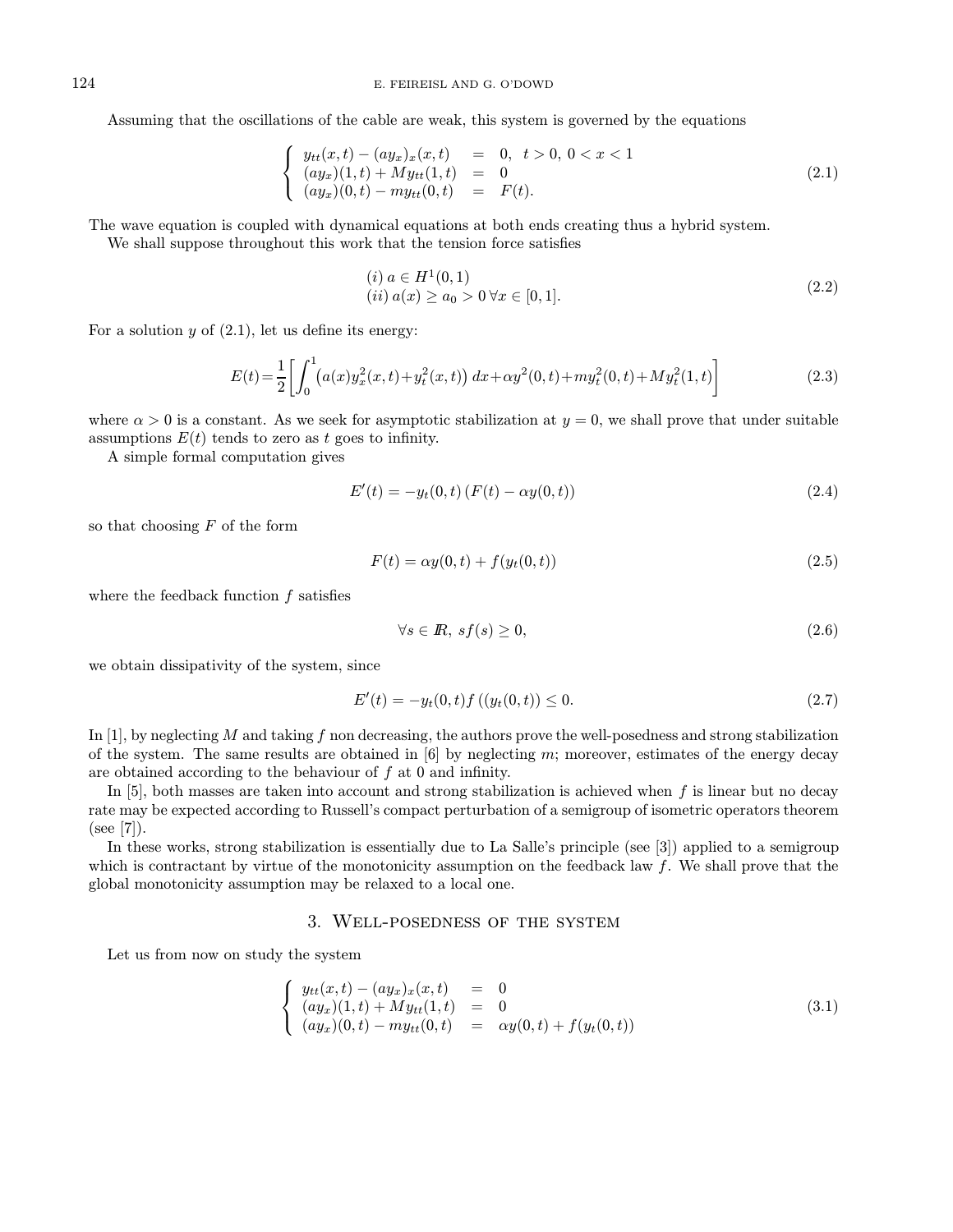which is converted in a standard fashion into an evolution equation by introducing the variable  $U(t)$  =  $(y(., t), y_t(., t), y_t(0, t), y_t(1, t))$ . More precisely, let us define the space

$$
H = H^{1}(0,1) \times L^{2}(0,1) \times I\!\!R^{2}
$$
\n(3.2)

endowed with the hilbertian scalar product:

$$
\langle U, \tilde{U} \rangle = \int_0^1 [a(x)y_x(x)\tilde{y}_x(x) + z(x)\tilde{z}(x)] dx + \alpha y(0)\tilde{y}(0) + m\eta\tilde{\eta} + M\xi\tilde{\xi}
$$
\n(3.3)

for  $U = (y, z, \eta, \xi)$  and  $\tilde{U} = (\tilde{y}, \tilde{z}, \tilde{\eta}, \tilde{\xi})$ , the unbounded operator  $A_0$ 

$$
D(A_0) = \{ U = (y, z, \eta, \xi) \in H^2(0, 1) \times H^1(0, 1) \times \mathbb{R}^2 / \eta = z(0), \xi = z(1) \}
$$
(3.4)

$$
A_0(U) = \left(-z, -(ay_x)_x, -\frac{1}{m}(ay_x(0) - \alpha y(0)), \frac{1}{M}ay_x(1)\right)
$$
\n(3.5)

and the operator  $B$  defined on  $H$  by

$$
B(U) = \left(0, 0, \frac{1}{m} f(\eta), 0\right).
$$
 (3.6)

We consider now the evolution equation

$$
\frac{dU}{dt} + A_0 U + B(U) = 0, \ U(0) = U_0 \tag{3.7}
$$

with initial data  $U_0 = (y_0, z_0, \eta_0, \xi_0) \in D(A_0)$ .

As one can easily check, a solution  $t \mapsto U(t)=(y(., t), z(., t), \eta(t), \xi(t))$  of  $(3.7)$  is such that y satisfies  $(3.1)$ , at least formally, with  $y(x, 0) = y_0(x)$  and  $y_t(x, 0) = z_0(x)$ . For this reason, system (3.1) will be interpreted in terms of equation (3.7).

Next, we prove the existence and uniqueness of solutions for (3.7) by means of a lipschitz perturbation theorem under the following assumptions for the feedback law  $f$ :

- (i)  $f \in C^0(\mathbb{R})$  and  $\forall s \in \mathbb{R}, s f(s) \geq 0$
- (ii) on every compact interval, the increment ratio  $\frac{f(s)-f(s')}{s-s'}$ is bounded below. (3.8)

**Lemma 1.** The operator  $A_0$  defined by  $(3.4)$ -3(5) is maximal monotone on H.

*Proof.* Monotonicity: a straightforward computation gives  $\langle A_0U, U \rangle = 0$  for all  $U_0 \in D(A_0)$ . The monotonicity of  $A_0$  is then a consequence of its linearity. **Maximality:** let  $U_0 = (y_0, z_0, \eta_0, \xi_0) \in H$ . The equation

$$
(I + A_0)U = U_0, \ U \in D(A_0) \tag{3.9}
$$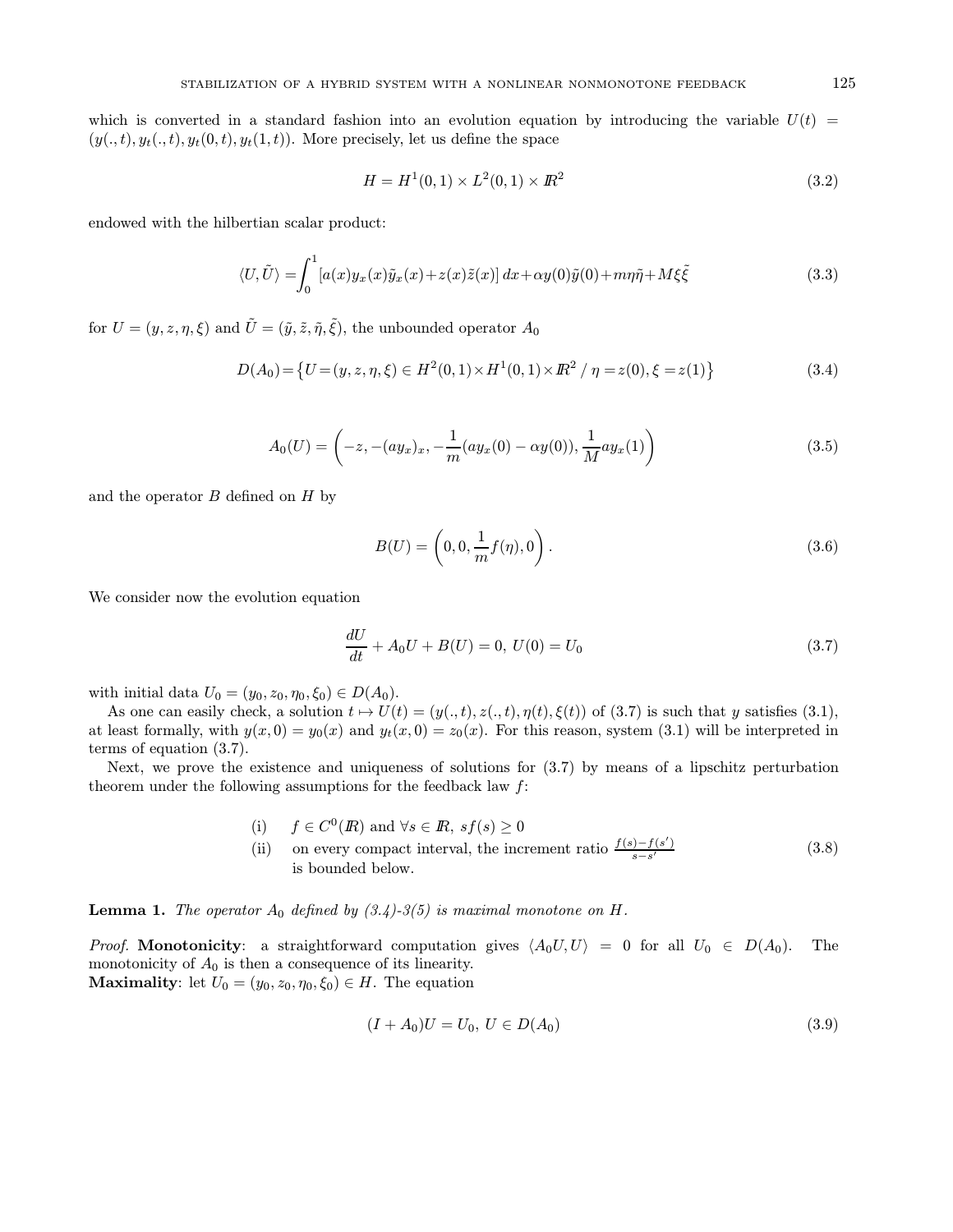is equivalent to finding  $y \in H^2(0,1)$  and  $z \in H^1(0,1)$  such that

$$
\begin{cases}\n y - z &= y_0 \\
 z - (ay_x)_x &= z_0 \\
 z(0) - \frac{1}{m}(ay_x(0) - \alpha y(0)) &= \eta_0 \\
 z(1) + \frac{1}{M}ay_x(1) &= \xi_0.\n\end{cases}
$$
\n(3.10)

Eliminating  $z = y - y_0$ , one obtains

$$
\begin{cases}\n y - (ay_x)_x &= y_0 + z_0 \\
 \frac{1}{m}ay_x(0) - \left(\frac{\alpha}{m} + 1\right)y(0) &= -\eta_0 - y_0(0) \\
 \frac{1}{M}ay_x(1) + y(1) &= \xi_0 + y_0(1).\n\end{cases}
$$
\n(3.11)

By applying Lax-Milgram's theorem, (3.11) has a unique solution  $y \in H^2(0,1)$ . Setting  $z = y - y_0$ ,  $\eta = z(0)$ and  $\xi = z(1)$ , we see that  $U = (y, z, \eta, \xi)$  satisfies (3.9).

For the existence of solutions for equation (3.7), we need the following result (see for instance [2], Th. 3.17 p. 105 and Prop. 3.2 p. 67):

**Theorem 1.** Let H be a Hilbert space, A a maximal monotone operator on H with dense domain  $D(A)$  and L a lipschitz operator defined on H. Then for all  $U_0 \in D(A)$ , there exists a unique function  $U: [0, +\infty[ \to H]$ satisfying:

(i) 
$$
U(0) = U_0
$$
,  
\n(ii)  $U(t) \in D(A)$  for all  $t \ge 0$ ,  
\n(iii)  $\forall T > 0$ ,  $U \in W^{1,\infty}((0,T),H)$ ,  
\n(iv)  $\frac{dU}{dt}(t) + AU(t) + LU(t) = 0$  for a.e.  $t \in [0, +\infty]$ .

Now we are ready to prove:

**Theorem 2.** Assume (3.8). Then for all  $U_0 \in D(A_0)$ , equation (3.7) admits a unique strong solution  $t \mapsto U(t)$ satisfying

$$
\forall t \geq 0, U(t) \in D(A_0) \text{ and } \forall T > 0, U \in W^{1,\infty}((0,T),H).
$$

Set, for all  $t \geq 0$  and for all  $U_0 \in D(A_0)$ ,  $S(t)(U_0) = U(t)$ . Then  $(S(t))_{t>0}$  can be extended to a (possibly non contractive) semigroup of strongly continuous operators on H.

*Proof.* The essential argument relies on an a priori estimate, which enables us to write  $A_0$  as the sum of a maximal monotone operator and a lipschitz operator and then use Theorem 1.

Given any  $U_0 \in D(A_0)$ , a solution  $U = (y, z, \eta, \xi)$  of  $(3.7)$  satisfies

$$
\left\langle \frac{dU}{dt}, U \right\rangle = \left\langle -A_0 U, U \right\rangle - \left\langle B(U), U \right\rangle = -\frac{1}{m} f(\eta) \eta \le 0
$$

so that  $\frac{1}{2} ||U(t)||^2$  is non increasing. Thus,

$$
||U(t)||^2 \le ||U(0)||^2 = ||U_0||^2.
$$
\n(3.12)

In particular, by (3.3),  $|\eta(t)| \leq \frac{1}{\sqrt{m}} ||U_0|| = K$ . This shows that the values of f out of  $I_K = [-K, K]$  have no influence on equation (3.7). In other terms, let us give any  $\bar{f}$  which coincides with f on  $I_K$  and set  $\bar{B}$  the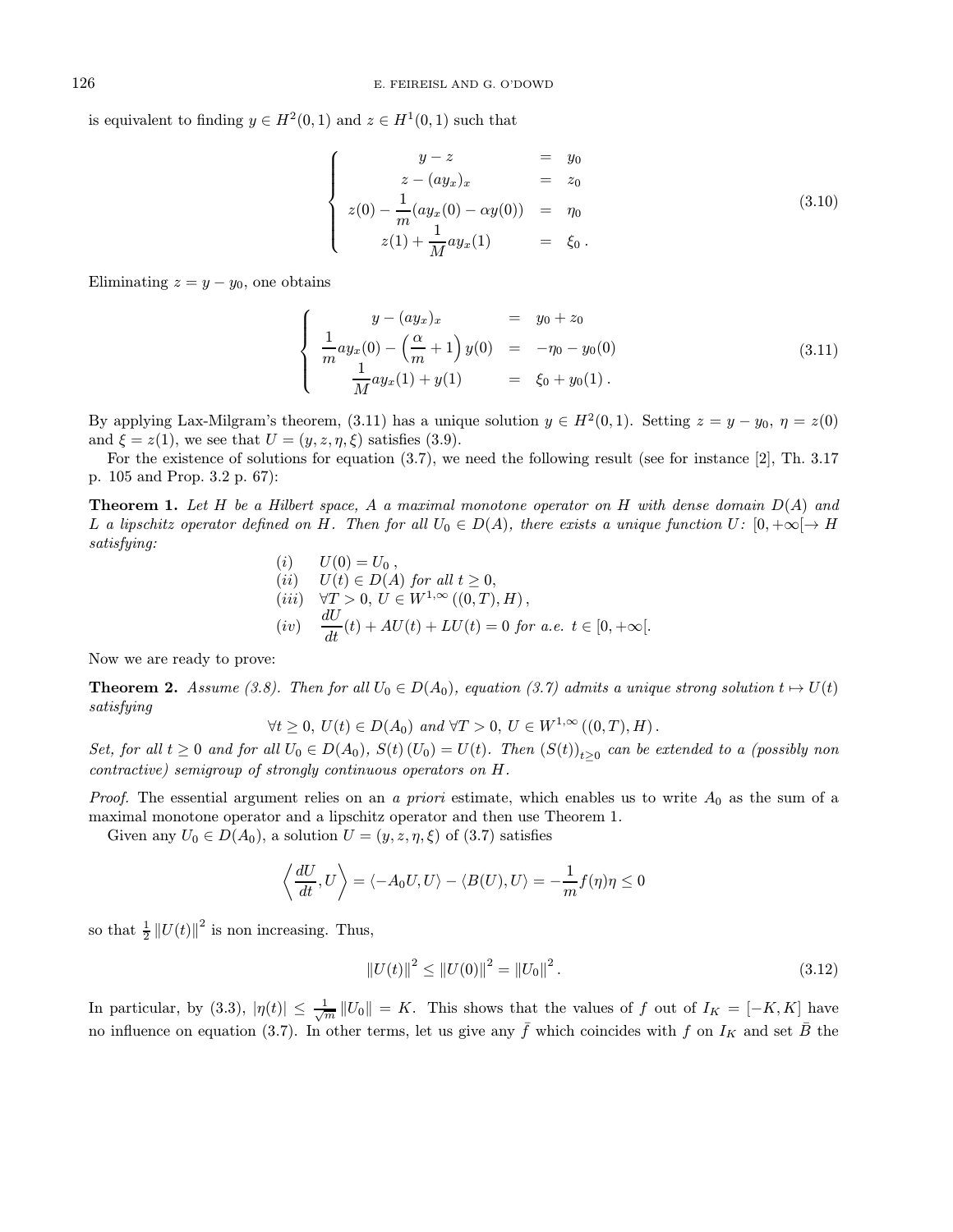operator defined on H by  $\bar{B}(U) = (0, 0, \frac{1}{m}\bar{f}(\eta), 0)$ . Then any solution  $\bar{U}$  of

$$
\frac{d\bar{U}}{dt} + A_0 \bar{U} + \bar{B}(\bar{U}) = 0, \ \bar{U}(0) = U_0 \tag{3.13}
$$

is a solution of (3.7) and vice versa.

Now, according to (3.8)(ii), there exists  $c_K \geq 0$  such that  $\frac{f(s)-f(s')}{s-s'} \geq -c_K$  on  $I_K$ . Thus, the function  $f_1$ :  $s \mapsto f(s) + c_K s$  is non decreasing on  $I_K$ . Let  $\bar{f}_1$  be any continuous non decreasing extension of  $f_1$  to  $\bar{F}_1$  and define  $\bar{f}: s \mapsto \bar{f}_1(s) - c_K s$ . As previously said, the resolution of  $(3.7)$  is equivalent to the resolution of  $(3.13)$ with  $\bar{B}$  associated to that  $\bar{f}$ .

Next, write  $\bar{B} = B_1 + L$ , where  $B_1(U) = (0, 0, \frac{1}{m}f_1(\eta), 0)$  and  $L(U) = (0, 0, -\frac{1}{m}c_K \eta, 0)$ . Operator L is clearly lipschitz on H and it is easy to check that  $B_1$ , with domain H, is a maximal monotone operator on H. It then follows from [4], Corollary 2.7, p. 36, that  $A = A_0 + B_1$  with domain  $D(A_0)$  is maximal monotone on H. Thus, the existence, uniqueness and regularity of a solution for equation (3.13), and consequently (3.7), follows from Theorem 1.

Next,  $A_0$  being a linear maximal monotone operator, its domain  $D(A_0)$  is dense in H. Finally, let us give  $R > 0$ . According to the *a priori* estimate discussed above and adopting the same notations, there exist a maximal monotone operator A with domain  $D(A_0)$  and a lipschitz operator L, both depending on R, such that for every  $(U_0, V_0) \in D(A_0)^2$  whose H-norm are less than R, the solutions  $U(t)$ ,  $V(t)$  of (3.7) with respective initial conditions  $U_0$ ,  $V_0$  coincide with the solutions  $\overline{U}(t)$ ,  $\overline{V}(t)$  of (3.13) with the same resp. initial conditions.

We then have

$$
\left\langle \frac{dU}{dt} - \frac{dV}{dt}, U - V \right\rangle = \left\langle \frac{d\bar{U}}{dt} - \frac{d\bar{V}}{dt}, \bar{U} - \bar{V} \right\rangle
$$
  
= -\left\langle A\bar{U} - A\bar{V}, \bar{U} - \bar{V} \right\rangle - \left\langle L(\bar{U}) - L(\bar{V}), \bar{U} - \bar{V} \right\rangle \le c \left\| \bar{U} - \bar{V} \right\|^2 = c \left\| U - V \right\|^2,

where  $c$  is the lipschitz constant of  $L$ ; this shows that the function

$$
t \mapsto e^{-2ct} \left\| U(t) - V(t) \right\|^2
$$

is non increasing. Hence,  $||U(t) - V(t)|| \leq e^{ct} ||U_0 - V_0||$  *i.e.* 

$$
||S(t) (U_0) - S(t) (V_0)|| \leq e^{ct} ||U_0 - V_0||.
$$

This lipschitz property of the operators  $S(t)$  on every H-bounded subset of  $D(A_0)$  leads easily to the extension of  $S(t)$  into a bounded operator on H, with the semigroup property.

To end this section, let us precise the exact connexion between system (3.1) and equation (3.7):

**Proposition 1.** For all  $U_0 = (y_0, z_0, \eta_0, \xi_0) \in D(A_0)$ , the solution  $t \mapsto U(t) = (y(., t), z(., t), \eta(t), \xi(t))$  of (3.7) is such that:

- (i)  $\forall T > 0, y \in W^{2,\infty}((0,T), L^2(0,1)) \cap W^{1,\infty}((0,T), H^1(0,1)),$
- (ii)  $\forall T > 0, \eta, \xi \in W^{1,\infty}((0,T),\mathbb{R}), \forall t \geq 0, y(0,t) \in H^2(0,1),$
- (iii) for a.e.  $(x,t) \in (0,1) \times \mathbb{R}^+$ ,  $y_{tt}(x,t) (a(x)y_x(x,t))_x = 0$ ,
- (iv) for a.e.  $t \in \mathbb{R}^+$ ,  $\eta(t) = y_t(0, t)$ ,  $\xi(t) = y_t(1, t)$
- (v)  $a(0)y_x(0,t) m\eta'(t) = \alpha y(0,t) + f(y_t(0,t))$
- $(vi)$   $a(1)y_x(1,t) + M\xi'(t) = 0,$
- $(vii)$   $y(., 0) = y_0, y_t(., 0) = z_0$ .

Moreover, the function  $E[U_0]: t \mapsto \frac{1}{2} ||U(t)||^2$  has a derivative on  $I\!\!R^+$  and

$$
E[U_0]'(t) = y_t(0, t)f(y_t(0, t)) \le 0.
$$
\n(3.14)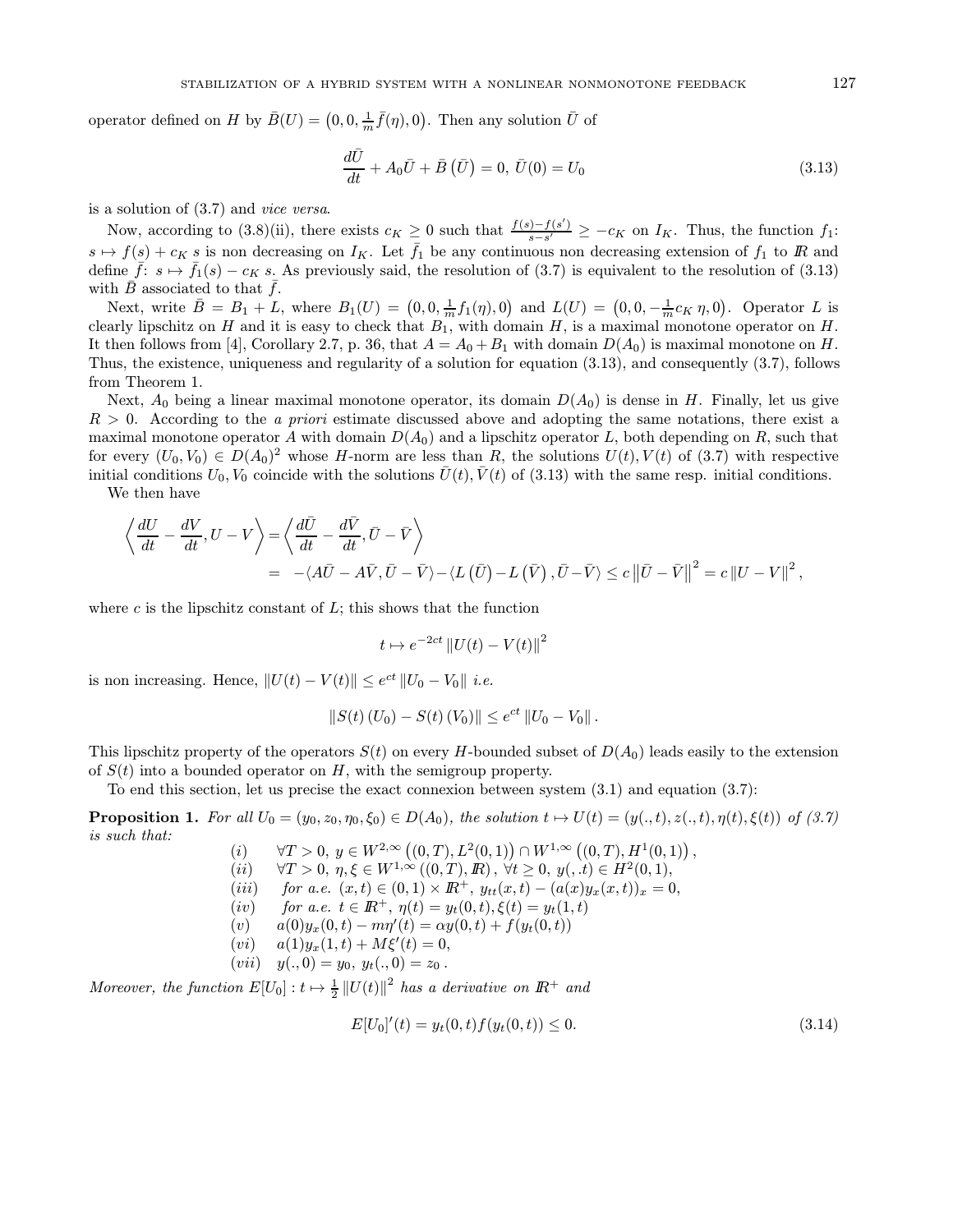*Proof.* It's a direct interpretation of operators  $A_0$  and  $B$ . Regularity is provided by Theorem 2. However, without more regularity for y, no sense can a priori be given neither to  $y_{tt}(0, t)$  nor too  $y_t(1, t)$ . Lastly, (3.14) follows from the regularity of  $y$  and an integration by parts as already observed in  $(3.12)$ .

### 4. Strong stabilization

A standard method in that kind of dissipative system is to use La Salle's invariance principle, as in [6]. This requires usually the contraction property of the semigroup associated to the system, which is lacking in our case. As it can be easily shown, the non decreasingness of the feedback law f would imply the contraction of the semigroup, since c can be taken as zero in the proof of Theorem 2. In fact, we may have contraction in a certain sense with only local monotonicity for f around zero.

Let us consider these properties:

- (4.1) there exists  $\delta > 0$  such that f is strictly increasing on  $]-\delta, \delta[$ ,
- (4.2) there exists  $\delta > 0$  such that f is strictly increasing on  $[0, \delta],$ and  $f(s) = 0$  for all  $s \leq 0$ ,
- (4.3) there exists  $\delta > 0$  and  $D > 0$  such that f is strictly increasing on  $]0, \delta[$  and on  $]-D-\delta, -D[$  and  $f(s)=0$  for all  $s \in [-D, 0].$

The intervals  $]-\delta, \delta[$  in (4.1),  $]-\infty, \delta[$  in (4.2) and  $]-D-\delta, \delta[$  in (4.3 )will be called *domain of monotonicity* of f.

The main result of the paper is the following:

**Theorem 3.** Assume (3.8) and either (4.1, 4.2, 4.3). Then for all  $U_0 \in D(A_0)$ , the solution  $t \mapsto U(t)$  of (3.7) satisfies:

$$
||U(t)|| \to 0 \text{ as } t \to +\infty.
$$

Let us sketch the outlines of the proof: the essential idea is to show that for large enough t,  $S(t)$  acts on  $U_0$  as a contractive semigroup. This will be a consequence of the decisive Lemma 4. Proof of Theorem 3 will then follow from Theorem 4 concerning stabilization of a contractive semigroup by means of La Salle's invariance principle.

Lemma 4 is mainly due to the estimations of Lemma 3, which are the consequence of the introduction of the Riemann invariants of Lemma 2. Let us now pass to the details.

**Lemma 2.** Let y, with the regularity of Proposition 1 (i) and (ii), be a solution on  $(0,1) \times \mathbb{R}^+$  of the wave equation

$$
y_{tt} - (c^2 y_x)_x = 0,
$$

with  $c \in H^1(0,1)$  and  $c(x) \ge c_0 > 0$ . Let  $\varphi$  be a primitive of  $-\frac{1}{c}$ , K a constant which is greater than  $\max_{x\in[0,1]}|\varphi(x)-\varphi(0)|$  and define the functions g and h by:

$$
g(x,t) = y_t(x, t + \varphi(x) - \varphi(0) + K) + c(x)y_x(x, t + \varphi(x) - \varphi(0) + K),
$$

$$
h(x,t) = y_t(x, t - \varphi(x) + \varphi(0) + K) - c(x)y_x(x, t - \varphi(x) + \varphi(0) + K).
$$

Then for a.e.  $(x,t) \in (0,1) \times \mathbb{R}^+$ :

$$
g_x(x,t) = -c'(x)y_x(x, t + \varphi(x) - \varphi(0) + K)
$$
  
\n
$$
h_x(x,t) = c'(x)y_x(x, t - \varphi(x) + \varphi(0) + K).
$$

The proof is immediate. It should be noticed that in case  $c$  is constant, one recovers the classical Riemann's invariants, namely:  $y_t(x, t) \pm c y_x(x, t)$  is constant along the characteristics  $x \pm ct$  =constant. In fact, only g will be later used.

From now on, we fix  $U_0 \in D(A_0)$  and use notations of Proposition 1.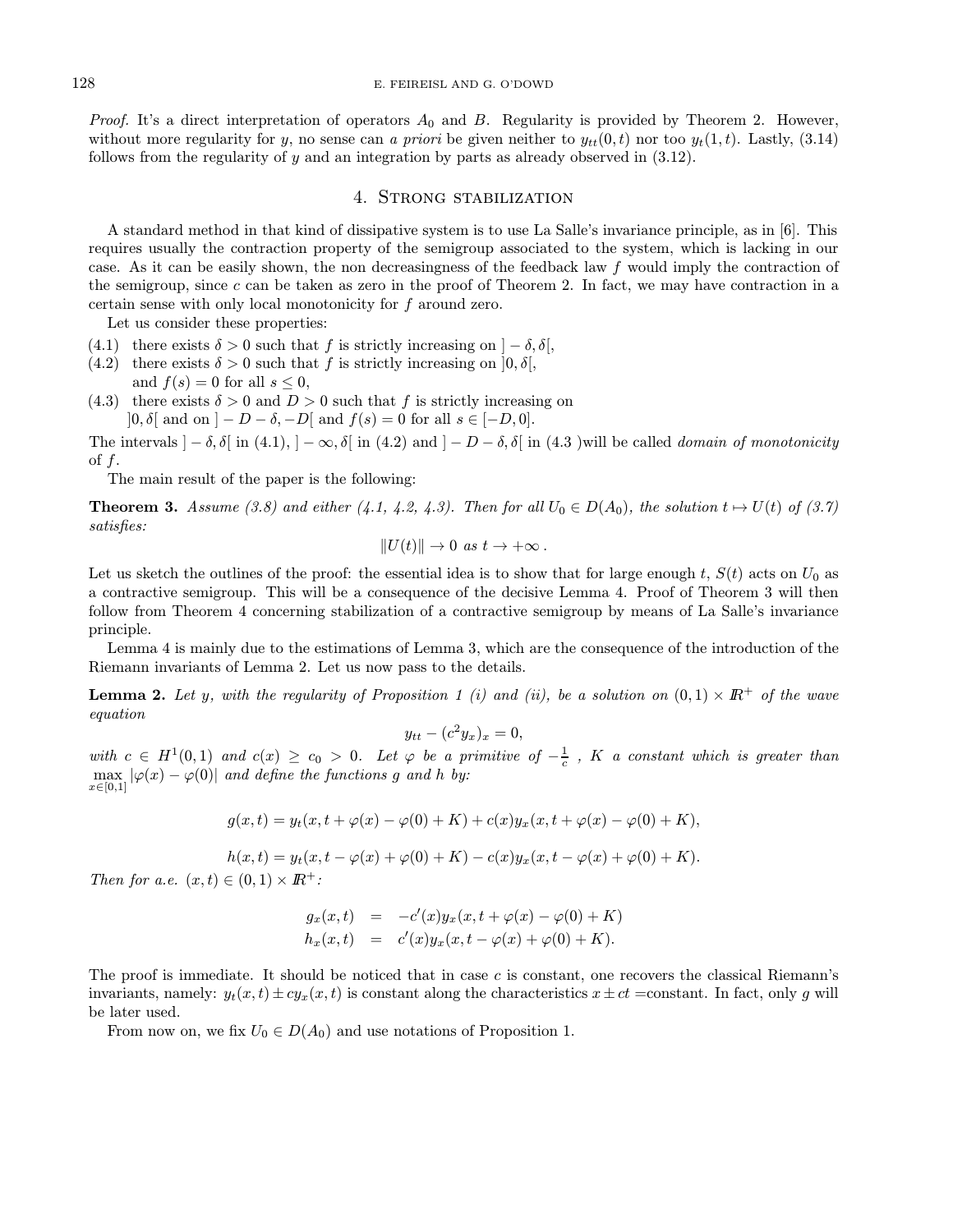**Lemma 3.** There exist constants  $\beta$  and  $\gamma > 0$ , depending quadratically on  $||U_0||$  on the coefficient a and on the function f as well as a constant  $K > 0$  depending on a such that for any bounded interval  $I \subset \mathbb{R}^+$ .

$$
\int_{I} \eta'(t+K)dt \leq \beta |I| + \gamma.
$$
\n(4.4)

*Proof.* Obviously, we have already from the dissipativity  $(3.14)$ :  $|y^2(0,t)| \n\t\leq \frac{1}{\alpha} ||U_0||^2$ ,  $|y_t^2(0,t)| \n\t\leq \frac{1}{m} ||U_0||^2$ , and by the continuity of  $f, |f^2(y_t(0,t))| \leq M_0 = \max |f|^2$  on the interval  $\left[-\frac{1}{\sqrt{m}}||U_0||, \frac{1}{\sqrt{m}}||U_0||\right]$ . Hence the following inequalities hold

$$
\int_{I} y^{2}(0,t)dt, \int_{I} y_{t}^{2}(0,t)dt, \int_{I} f^{2}(y_{t}(0,t))dt \leq \beta |I| + \gamma
$$
\n(4.5)

for suitable constants  $\beta$  and  $\gamma$ . So according to Proposition 1(v), it is sufficient to prove that the estimate

$$
\int_{I} y_x^2(0,t)dt \le \beta |I| + \gamma \tag{4.6}
$$

holds. For that purpose, we shall make use of Lemma 2 where we set  $c = \sqrt{a}$  which, according to (2.2) and [6] Corollary VIII.10 p. 131 , belongs to  $H^1(0,1)$  and satisfies  $c(x) \geq c_0 > 0.$ 

We use the notations of Lemma 2. Writing  $g(x,t) - g(x,0) = \int_0^x g_x(s,t)ds$  and applying Cauchy Schwarz's inequality, one obtains

$$
g^{2}(0,t) \leq 2\left(g^{2}(x,t) + \left[\int_{0}^{1} |g_{x}(s,t)| ds\right]^{2}\right).
$$

Consequently, for any interval  $I = [A, A + T] \subset \mathbb{R}^+$  we have:

$$
\int_{A}^{A+T} g^{2}(0,t)dt = \int_{0}^{1} \int_{A}^{A+T} g^{2}(0,t)dt dx \le 2 \left[ \int_{0}^{1} \int_{A}^{A+T} g^{2}(x,t)dt dx + \int_{A}^{A+T} \left( \int_{0}^{1} |g_{x}(s,t)| ds \right)^{2} dt \right]
$$
  

$$
\le 4 \int_{0}^{1} \int_{A}^{A+T} \left[ y_{t}^{2}(x,t+\varphi(x)-\varphi(0)+K) + c^{2}(x)y_{x}^{2}(x,t+\varphi(x)-\varphi(0)+K) \right] dt dx
$$
  

$$
+ 2 \int_{A}^{A+T} \left( \int_{0}^{1} |c'(s)y_{x}(s,t+\varphi(s)-\varphi(0)+K) | ds \right)^{2} dt.
$$
 (4.7)

Let us note  $4I_1 + 2J_1$  the right hand side of (4.7). Setting  $x = s$  and applying Cauchy-Schwarz's inequality, we have

$$
J_1 \leq \int_0^1 c'^2(x) dx \int_A^{A+T} \int_0^1 y_x^2(x, t + \varphi(x) - \varphi(0) + K) dx dt
$$
  
=  $||c'||_{L^2}^2 \int_0^1 \int_A^{A+T} y_x^2(x, t + \varphi(x) - \varphi(0) + K) dt dx.$ 

With x being fixed, the change of variable  $v = t + \varphi(x) - \varphi(0) + K$  (with respect to t) leads to

$$
\int_{A}^{A+T} y_x^2(x, t + \varphi(x) - \varphi(0) + K)dt = \int_{A+\varphi(x) - \varphi(0) + K}^{A+T+\varphi(x) - \varphi(0) + K} y_x^2(x, v)dv.
$$
\n(4.8)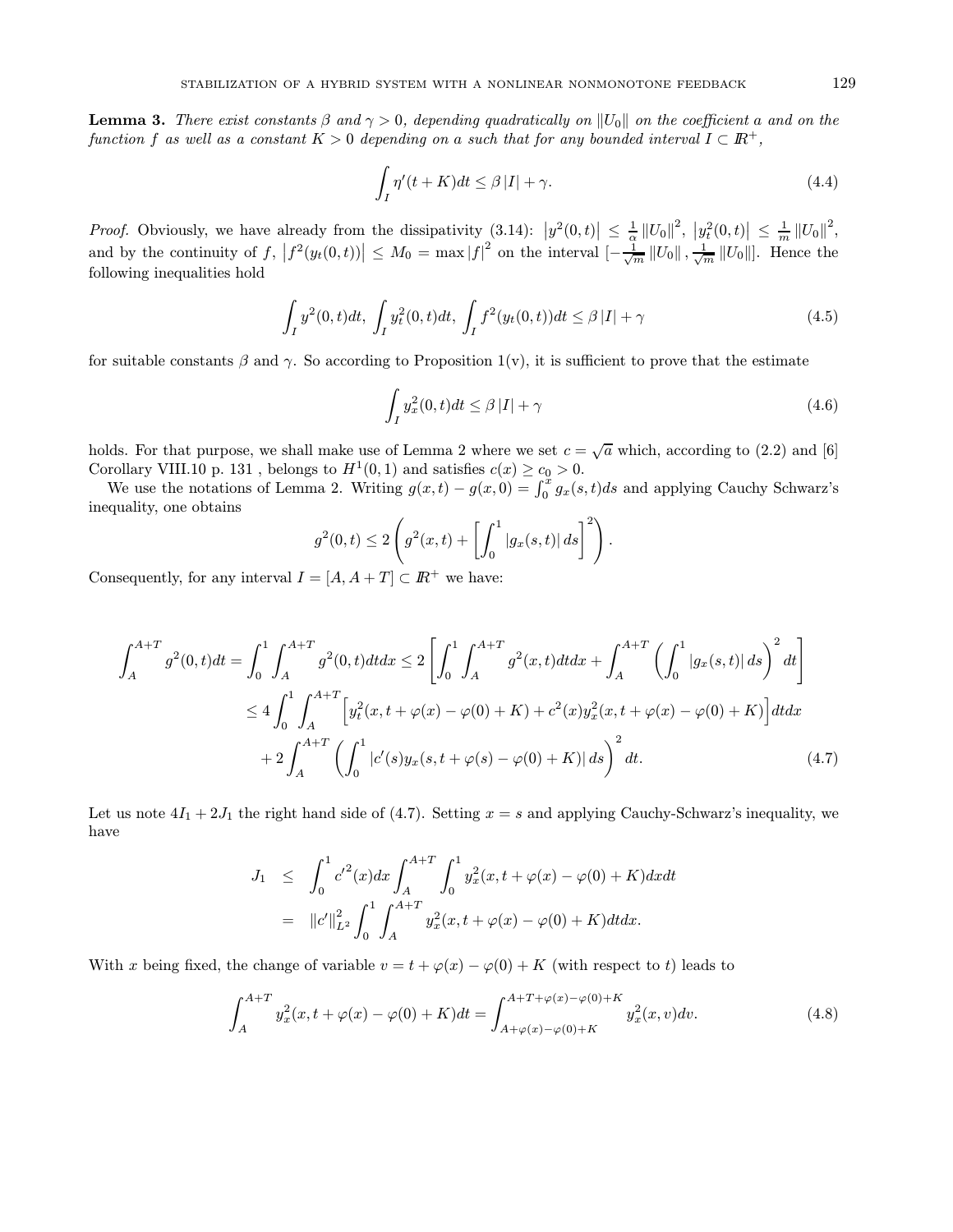Thanks to the choice of K,  $\varphi(x) - \varphi(0) + K \geq 0$ ; moreover, there exists a constant  $C_2$ , depending only on the function  $\varphi$  such that  $\varphi(x) - \varphi(0) + K \leq C_2$ . In other words,

$$
[A + \varphi(x) - \varphi(0) + K, A + T + \varphi(x) - \varphi(0) + K] \subset [A, A + T + C_2]
$$

and  $y_x^2$  being  $\geq 0$ , (4.8) gives

$$
\int_{A}^{A+T} y_x^2(x, t + \varphi(x) - \varphi(0) + K)dt \le \int_{A}^{A+T+C_2} y_x^2(x, v)dv.
$$

Thus,

$$
J_1 \le ||c'||_{L^2}^2 \int_0^1 \int_A^{A+T+C_2} y_x^2(x,v) dv.
$$
\n(4.9)

Proceeding in the same fashion for  $I_1$ , we get:

$$
I_1 \le \int_0^1 \int_A^{A+T+C_2} \left[ y_t^2(x,v) + c^2(x) y_x^2(x,v) \right] dv dx.
$$
 (4.10)

Inserting estimates  $(4.9)$  and  $(4.10)$  into  $(4.7)$  yields

$$
\int_{A}^{A+T} g^{2}(0,t)dt \leq 4 \left( \int_{0}^{1} \int_{A}^{A+T+C_{2}} \left[ y_{t}^{2}(x,v) + c^{2}(x) y_{x}^{2}(x,v) \right] dv dx + ||c'||_{L^{2}}^{2} \int_{0}^{1} \int_{A}^{A+T+C_{2}} y_{x}^{2}(x,v) dx dv \right).
$$
\n(4.11)

Using the fact that  $c(x) \ge c_0 > 0$  as well as Fubini's theorem, we deduce from (4.11) the estimate

$$
\int_{A}^{A+T} g^{2}(0,t)dt \le C \left( \int_{A}^{A+T+C_{2}} \int_{0}^{1} \left[ y_{t}^{2}(x,v) + c^{2}(x)y_{x}^{2}(x,v) \right] dx dv \right), \tag{4.12}
$$

the constant C depending only on the function  $c = \sqrt{a}$ .

Finally, according to the definition of  $\Vert . \Vert$  and using (3.12), we get

$$
\int_{A}^{A+T} g^{2}(0,t)dt \le C \int_{A}^{A+T+C_{2}} \|U_{0}\|^{2} dt = C(T+C_{2}) \|U_{0}\|^{2}.
$$
\n(4.13)

As  $g(0,t) = y_t(0,t+K) + c(0)y_x(0,t+K)$ , we obtain (4.6) using the second estimate of (4.5) and proof of Lemma 3 is complete.

**Lemma 4.** There exists a time  $t_0 > 0$ , depending only on  $U_0$ , such that for all  $t \geq t_0$ ,  $y_t(0, t)$  belongs to the domain of monotonicity of f.

*Proof.* Fix any  $d > \frac{2}{\delta} \left( \frac{1}{\alpha} ||U_0|| \right)^{\frac{1}{2}}$ , where  $\delta$  is defined in (4.1-4.3), consider any sequence  $(a_n)$  of limit  $+\infty$  and define the sequence of functions  $(v_n)$  on  $[0, d]$  by

$$
v_n(t) = \eta(t + a_n + K) = y_t(0, t + a_n + K).
$$

According to Proposition 1 (ii),  $v_n \in H^1(0, d)$  and thanks to (4.4),  $(v_n)$  is a bounded sequence in  $H^1(0, d)$ . Due to the compactness of the injection  $H^1(0, d) \hookrightarrow C([0, d])$ , there exists a subsequence, still noted  $(v_n)$ , converging uniformly to a continuous function  $v$  on  $[0, d]$ .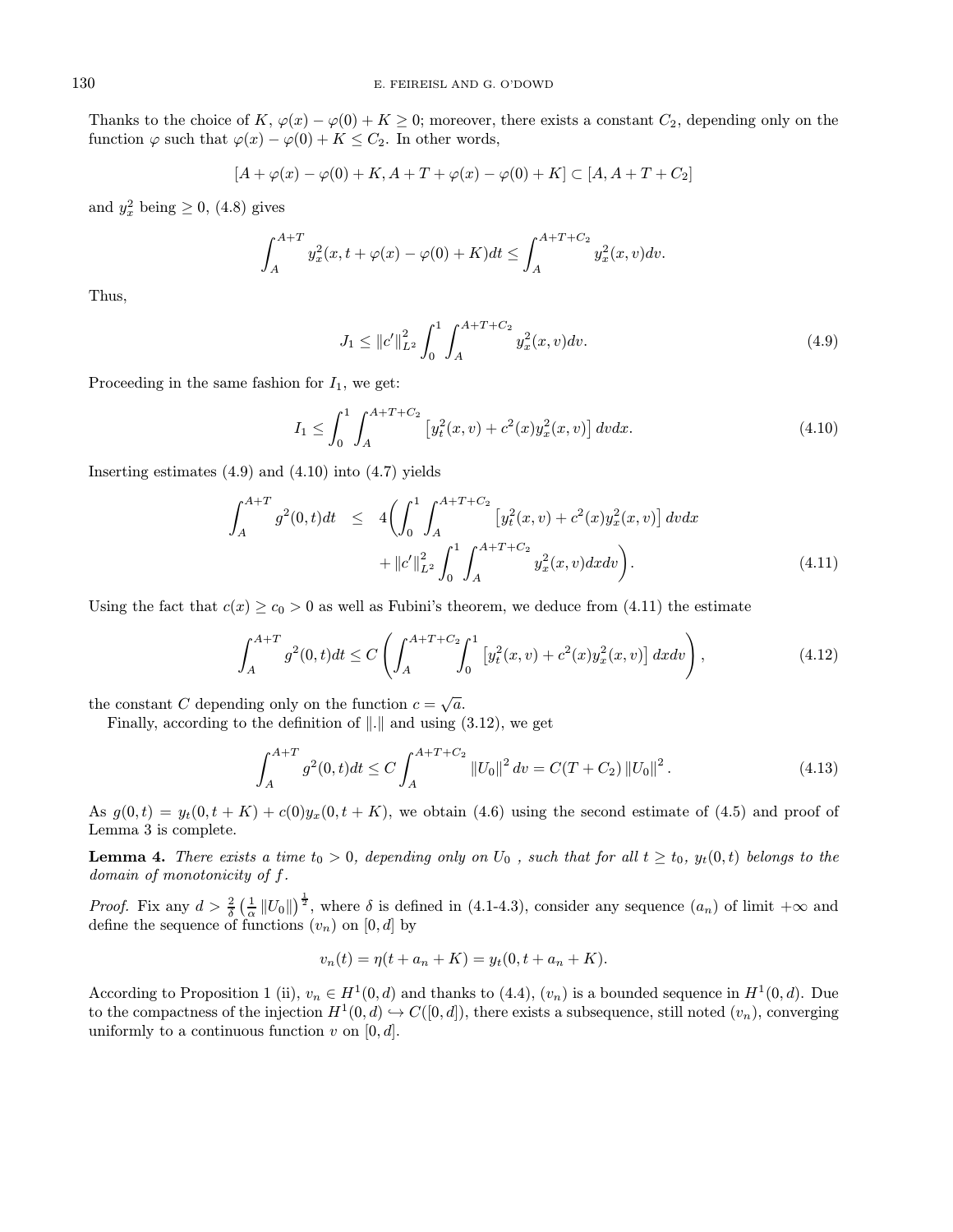Next, we prove that  $f(v(t))$  is identically 0 on [0, d]. For that purpose, we observe that v cannot satisfy  $\min |v| > \delta$ , otherwise

$$
d\delta > 2\left(\frac{1}{\alpha}||U_0||\right)^{\frac{1}{2}} \ge |y(0, a_n + d + K) - y(0, a_n + K)|
$$
  
= 
$$
\left|\int_{a_n + K}^{a_n + K + d} y_t(0, t)dt\right| = \left|\int_0^d v_n(t)dt\right| \xrightarrow[n \to \infty]{} \left|\int_0^d v(t)dt\right| \ge d\delta,
$$

which is a contradiction. Thus

$$
L = v([0, d]) \cap ] - \delta, \delta[
$$
 is a nonvoid interval. (4.14)

On the other hand, (3.14) gives, since  $sf(s) \geq 0$ ,

$$
\int_0^{+\infty} y_t(0,t)f(y_t(0,t))dt \le E(0) < +\infty,
$$
\n(4.15)

which implies

$$
\lim_{n \to +\infty} \int_{a_n}^{a_n + K + d} y_t(0, t) f(y_t(0, t)) dt = 0.
$$

Hence,

$$
\int_0^d v(t)f(v(t))dt = \lim_{n \to +\infty} \int_0^d v_n(t)f(v_n(t))dt
$$
  
= 
$$
\lim_{n \to +\infty} \int_{a_n}^{a_n + K + d} y_t(0, t)f(y_t(0, t))dt = 0.
$$

Since  $t \mapsto v(t)f(v(t))$  is continuous and  $\geq 0$ , we deduce that for all  $t \in [0,d],$  $v(t)f(v(t)) = 0$  and as  $f(0) = 0$ ,

$$
\forall t \in [0, d], \ f(v(t)) = 0. \tag{4.16}
$$

For the rest of the proof of Lemma 4, we distinguish three cases.

• If f satisfies (4.1), then (4.14) together with (4.16) gives  $L = \{0\}$ , therefore  $v([0, d]) = \{0\}$  *i.e.*  $v \equiv 0$ . The sequence  $(a_n)$  being arbitrary, we deduce easily

$$
y_t(0,t) \rightarrow 0.
$$

Otherwise, there would exist  $\varepsilon > 0$  and a sequence  $t_n \to +\infty$  such that  $|y_t(0, t_n + K)| \geq \varepsilon$ . The sequence  $v_n : t \mapsto y_t(0, t_n + t + K)$  on  $[0, d]$  would converge (after extraction of a subsequence) to zero uniformly on  $[0, d]$ . In particular,  $v_n(0) \to 0$  as  $n \to +\infty$ ; but  $|v_n(0)| = |y_t(0, t_n + K)| \geq \varepsilon$ , which is a contradiction. Lemma 4 is then proven in that case, since  $|y_t(0, t)| < \delta$  for large enough t.

• If f satisfies  $(4.3)$ , we deduce from  $(4.14)$  and  $(4.16)$  that:

$$
v([0, d]) \cap [0, \delta] = \{0\}
$$
 and  $v([0, d]) \cap ]-D-\delta, 0[ \subset [-D, 0[$ .

Obviously, this implies that  $v([0, d]) \subset [-D, 0]$ . Using the same argument as in the previous case, there can't exist  $\varepsilon > 0$  and arbitrary large t such that  $y_t(0, t + K) \geq \varepsilon$  or  $y_t(0, t + K) \leq -D - \varepsilon$ . Thus, for large enough  $t, y_t(0, t + K) \in [-D - \delta, \delta].$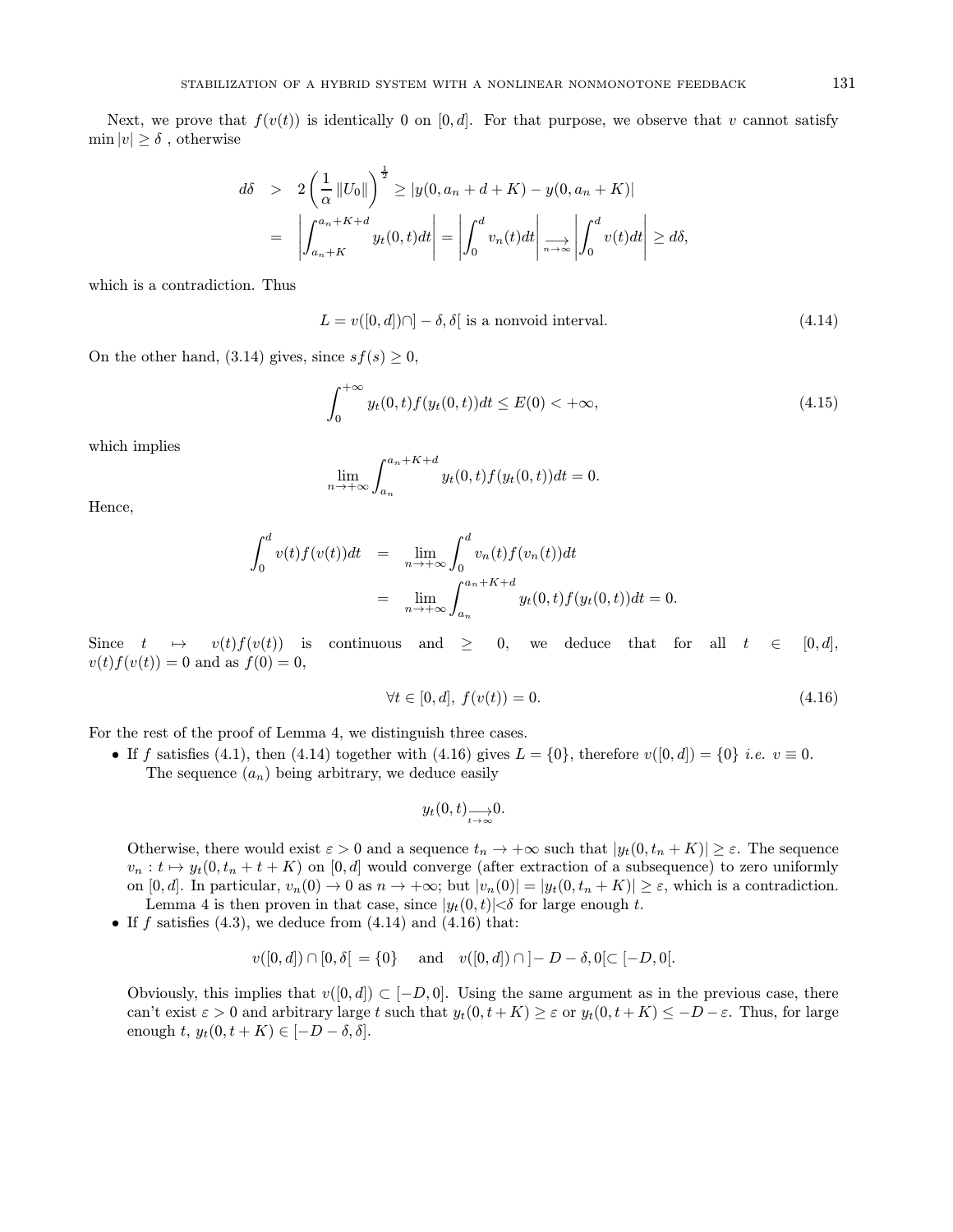• If  $f$  satisfies  $(4.2)$ , the proof is quite the same. Proof of Lemma 4 is now complete.

At this stage, we are able to recover the general setup of a contractive semigroup as follows: consider any non decreasing continuous function  $\bar{f}$  on  $\bar{R}$  which coincides with f on its domain of monotonicity. In particular,

$$
\forall s > 0, \ \bar{f}(s) > 0. \tag{4.17}
$$

Define, as in the proof of Theorem 2, the operator  $\bar{B}: U \mapsto (0, 0, \frac{1}{m}\bar{f}(\eta), 0)$  on H, which is maximal monotone; the operator  $A_0 + \overline{B}$ , with domain  $D(A_0)$ , being maximal monotone on H, the equation of evolution

$$
\frac{d\bar{U}}{dt} + (A_0 + \bar{B})\bar{U} = 0, \ \bar{U}(0) = \bar{U}_0
$$
\n(4.18)

possesses a unique solution for all  $U_0 \in D(A_0)$  with the regularity

(i) 
$$
\forall t \ge 0, \overline{U}(t) \in D(A_0)
$$
  
\n(ii)  $\overline{U} \in W^{1,\infty}((0,+\infty),H) \cap L^{\infty}((0,+\infty),D(A_0))$  (4.19)

given by  $\bar{U}(t) = \bar{S}(t)\bar{U}_0$ , where  $(\bar{S}(t))_{t \geq 0}$  is the contractive semigroup associated to operator  $A_0 + \bar{B}$ .

Considering the solution of (4.18) with the initial condition  $\bar{U}(0) = U(t_0)$ , state of the solution of (3.7) at instant  $t_0$  for which  $y_t(0, t)$  'enters' in the domain of monotonicity of f, we see that for all  $t \geq 0$ ,  $\bar{U}(t) = U(t+t_0)$ , thanks to the definition of  $\bar{f}$  and the uniqueness of the Cauchy problem associated to an evolution equation governed by a maximal monotone operator.

Thus, Theorem 3 will be a consequence of

**Theorem 4.** For all  $\bar{U}_0 \in D(A_0)$ , the solution  $\bar{U}$  of (4.18) satisfies

$$
\left\|\bar{U}(t)\right\| \underset{t\rightarrow\infty}{\longrightarrow} 0.
$$

Proof of Theorem 4 is somewhat classical: we first establish in Lemma 5 that the  $\omega$ -limit sets are non empty and consider the solutions of (4.18) of constant energy in Lemmas 6 and 7. We then conclude applying La Salle's principle.

**Lemma 5.** (i) The canonical embedding from  $D(A_0)$ , equipped with the graph norm, into H is compact. (ii) For all  $\overline{U}_0 \in D(A_0)$ , the set  $\omega(\overline{U}_0) = {\overline{W} \in H/\exists (t_n) \to +\infty}$  such that  $\overline{U}(t_n) \to \overline{W}$  is non empty, included in  $D(A_0)$ , invariant under the action of  $(\bar{S}(t))_{t\geq 0}$  and satisfies dist  $(\bar{S}(t)(\bar{U}_0), \omega(\bar{U}_0)) \to 0$  as  $t \to +\infty$ .

(iii) For all  $\bar{U}_0 \in D(A_0)$  and for all  $\bar{W} \in \omega(\bar{U}_0)$ ,  $t \mapsto ||\bar{S}(t)\bar{W}||^2$  is constant.

*Proof.* We see easily from the definition of operator  $A_0$  that the graph topology is equivalent to the topology endowed by the injection of  $D(A_0)$  in  $H^2(0,1) \times H^1(0,1) \times \mathbb{R}^2$ , hence (i).

(ii) follows from classical dynamical systems theory and (iii) from La Salle's principle applied to the Lyapounov functional  $t \mapsto E(t)$ .

In the following lemma, we determine the solutions of (4.18) of constant energy in the case corresponding to assumption (4.1).

**Lemma 6.** Let 
$$
\bar{U}(t) = (\bar{y}(., t), \bar{z}(., t), \bar{\eta}(t), \bar{\xi}(t))
$$
 be a solution of (4.18) with the regularity (4.19) such that

$$
\forall t \geq 0, \, \bar{y}_t(0, t) = 0.
$$

Then  $\bar{y}$  is identically zero.

 $\Box$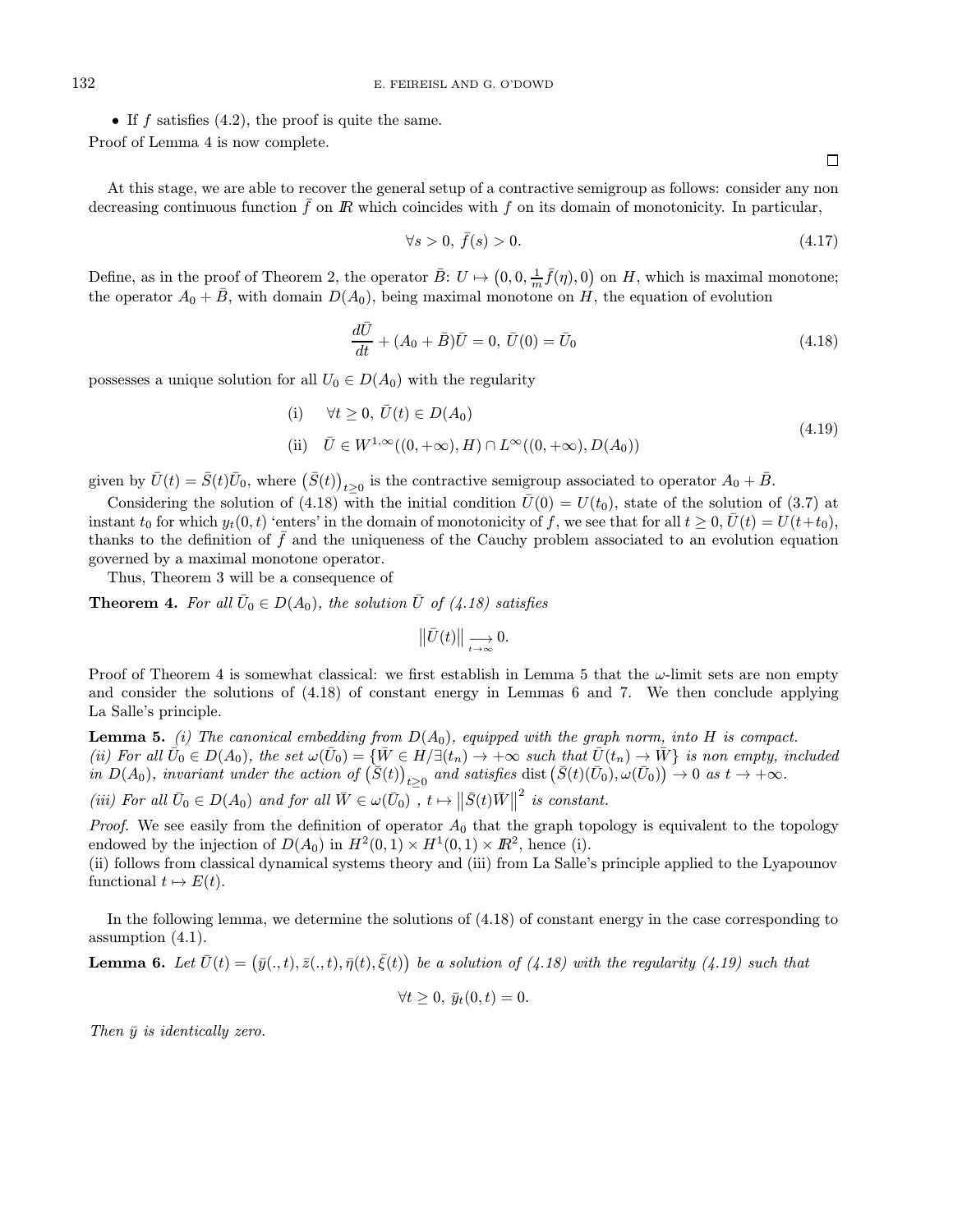The proof is based on a multiplier method. For the details, we refer to [6] or [5].

Next, we consider the solutions of (4.18) of constant energy in the cases corresponding to assumptions (4.2) or (4.3).

**Lemma 7.** Let  $\bar{U}(t) = (\bar{y}(., t), \bar{z}(., t), \bar{\eta}(t), \bar{\xi}(t))$  be a solution of (4.18) with the regularity (4.19) such that

$$
\forall t \geq 0, \, \bar{y}_t(0, t) \leq 0 \, \text{ and } \bar{f}(\bar{y}_t(0, t)) = 0.
$$

Then  $\bar{y}_t(0, t) \to 0$  as  $t \to +\infty$ .

*Proof.* As for equation (3.7), we have  $\|\bar{U}(t)\| \leq \|\bar{U}(0)\|$  and then  $|\bar{y}(0,t)| \leq \frac{1}{\sqrt{\alpha}}\|\bar{U}(0)\|$ . Since  $\bar{y}_t(0,t) \leq 0$ , we deduce that  $\bar{y}(0, t)$  is nonincreasing and bounded on  $I\!\!R^+$  so that

$$
l = \lim_{t \to +\infty} \bar{y}(0, t)
$$

exists. Moreover, since  $\bar{y}_{tt} - (a\bar{y}_x)_x = 0$ , we have, for all  $T > 0$ ,

$$
0 = \int_0^1 \int_0^T (\bar{y}_{tt} - (a\bar{y}_x)_x) dt dx = \int_0^1 [\bar{y}_t(x,t)]_0^T dx - \int_0^T [a\bar{y}_x(x,t)]_0^1 dt
$$
  
\n
$$
= \int_0^1 (\bar{y}_t(x,T) - \bar{y}_t(x,0)) dx - \int_0^T a\bar{y}_x(1,t)dt + \int_0^T a\bar{y}_x(0,t)dt
$$
  
\n
$$
= \int_0^1 (\bar{y}_t(x,T) - \bar{y}_t(x,0)) dx + M \int_0^T \bar{\xi}'(t)dt + \int_0^T (m\bar{\eta}'(t) + \alpha\bar{y}(0,t)) dt
$$
  
\n
$$
= \int_0^1 (\bar{y}_t(x,T) - \bar{y}_t(x,0)) dx + M\bar{y}_t(1,t) - M\bar{y}_t(1,0) + m\bar{y}_t(0,T) - m\bar{y}_t(0,0) + \int_0^T \alpha\bar{y}(0,t)dt.
$$

Thus,

$$
\int_0^T \alpha \bar{y}(0, t) dt = - \left[ \int_0^1 \left[ \bar{y}_t(x, T) - \bar{y}_t(x, 0) \right] dx + M \bar{y}_t(1, T) - M \bar{y}_t(1, 0) + m \bar{y}_t(0, T) - m \bar{y}_t(0, 0) \right].
$$
 (4.20)

From (4.19), we deduce easily that  $\int_0^1 [\bar{y}_t(x,T) - \bar{y}_t(x,0)] dx$  is bounded independently of T, as well as  $M\bar{y}_t(1,T)$  –  $M\bar{y}_t(1,0) + m\bar{y}_t(0,T) - m\bar{y}_t(0,0)$ . We then deduce from (4.20) that

$$
\left| \int_0^T \bar{y}(0, t) dt \right| \text{ is bounded independently of } T,
$$
\n(4.21)

which is only compatible with  $l = 0$ . And since  $\bar{y}(0, t)$  is non increasing, we deduce that  $\bar{y}(0, t) \geq 0$  and

$$
\int_0^{+\infty} \bar{y}(0, t)dt < +\infty.
$$
\n(4.22)

Integrating by parts gives

$$
\int_0^T \bar{y}_t^2(0,t)dt = \left[\bar{y}(0,t)\bar{y}_t(0,t)\right]_0^T - \int_0^T \bar{y}(0,t)\bar{\eta}'(t)dt,
$$
\n(4.23)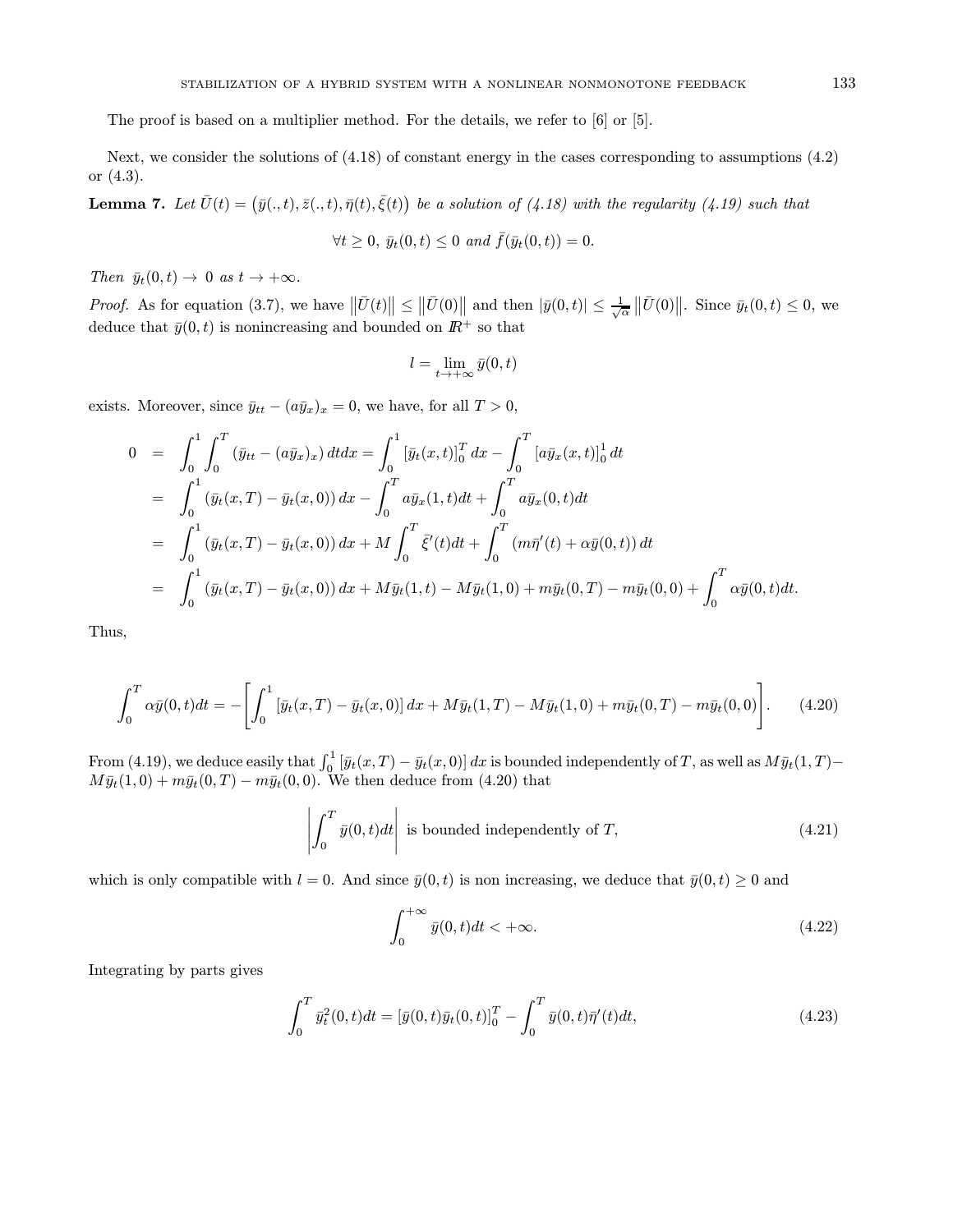and from (4.19) we have  $\bar{\eta} \in W^{1,\infty}(\mathbb{R}^+, \mathbb{R})$ , so  $|\bar{\eta}'| \leq C_2$  and we deduce from (4.23) that

$$
\int_0^T \bar{y}_t^2(0,t)dt \le C_0 C_1 + C_2 \int_0^{+\infty} \bar{y}(0,t)dt;\tag{4.24}
$$

this shows that

$$
\int_0^{+\infty} \bar{y}_t^2(0, t)dt < +\infty.
$$
\n(4.25)

As in the proof of Lemma 4, consider any sequence  $a_n \to +\infty$  and the sequence of functions  $(\bar{v}_n)$  defined on  $[0, 1]$  by  $\bar{v}_n(t) = \bar{\eta}(t + a_n) = \bar{y}_t(0, t + a_n)$ . Since  $\bar{\eta}$  and  $\bar{\eta}'$  are bounded on  $\mathbb{R}^+$ ,

$$
\int_0^1 \bar{v}_n^2(0, t)dt = \int_{a_n}^{a_n+1} \bar{\eta}^2(t)dt \le C_3,
$$
  

$$
\int_0^1 \bar{v}_n^2(0, t)dt = \int_{a_n}^{a_n+1} \bar{\eta}^2(t)dt \le C_4.
$$

Thus,  $(\bar{v}_n)$  is a bounded sequence in  $H^1(0,1)$  and there exists a subsequence, still noted  $(\bar{v}_n)$ , which converges uniformly to a continuous function  $\bar{v}$  on [0, 1]. Hence,

$$
\int_0^1 \bar{v}^2(t)dt = \lim_{n \to +\infty} \int_0^1 \bar{v}_n^2(t)dt = \lim_{n \to +\infty} \int_{a_n}^{a_n+1} \bar{y}_t^2(0,t)dt
$$

and thanks to (4.25), this last limit is zero, so we deduce that  $\bar{v}$  is identically zero on [0, 1] which means that  $\bar{y}_t(0, t + a_n)$  vanishes uniformly on [0,1]. The sequence  $(a_n)$  being arbitrary, we deduce that

$$
\bar{y}_t(0,t) \longrightarrow_{t \to \infty} 0.
$$

Let us finally return Theorem 4 which will be entirely proved, according to Lemma 5(ii), when we show that  $\omega(\bar{U}_0) = \{0\}$  for all  $\bar{U}_0 \in D(A_0)$ .

Let  $\bar{U}_1 \in \omega(\bar{U}_0)$  and define  $\bar{V}(t) = \bar{S}(t)\bar{U}_1 = (\bar{y}(.,t),\bar{z}(.,t),\bar{\eta}(t),\bar{\xi}(t))$  the solution of (4.18) with initial condition  $\bar{U}_1$ . According to Lemma 5(iii),  $t \mapsto ||\bar{V}(t)||^2$  is constant; its derivative  $-2\bar{y}_t(0,t)\bar{f}(\bar{y}_t(0,t))$  is therefore zero which means according to (4.17) that

$$
\forall t \ge 0, \ \bar{y}_t(0, t) \le 0 \ \text{and} \ \bar{f}(\bar{y}_t(0, t)) = 0.
$$

We deduce from Lemma 7 that

$$
\bar{y}_t(0,t) \longrightarrow_{t \to \infty} 0. \tag{4.26}
$$

Consider now any  $\bar{U}_2 \in \omega(\bar{U}_1)$  and a sequence  $t_n \to +\infty$  such that  $\bar{S}(t_n)\bar{U}_1 \to \bar{U}_2$  when  $n \to +\infty$ , and define  $\bar{W}(t) = (\bar{y}_2(.,t), \bar{z}_2(.,t), \bar{\eta}_2(t), \bar{\xi}_2(t)) = \bar{S}(t)\bar{U}_2$ . Fix any  $t \geq 0$ ; since  $\bar{S}(t)$  is a continuous operator on H for all  $t \geq 0$ , we have

$$
\bar{V}(t+t_n) = \bar{S}(t) (\bar{V}(t_n)) = \bar{S}(t) (\bar{S}(t_n)\bar{U}_1) \underset{n \to \infty}{\longrightarrow} \bar{S}(t)\bar{U}_2 = \bar{W}(t).
$$

In particular, looking at the third components,

$$
\bar{y}_t(0,t+t_n) \mathop{\longrightarrow}\limits_{n\to\infty} \bar{\eta}_2(t).
$$